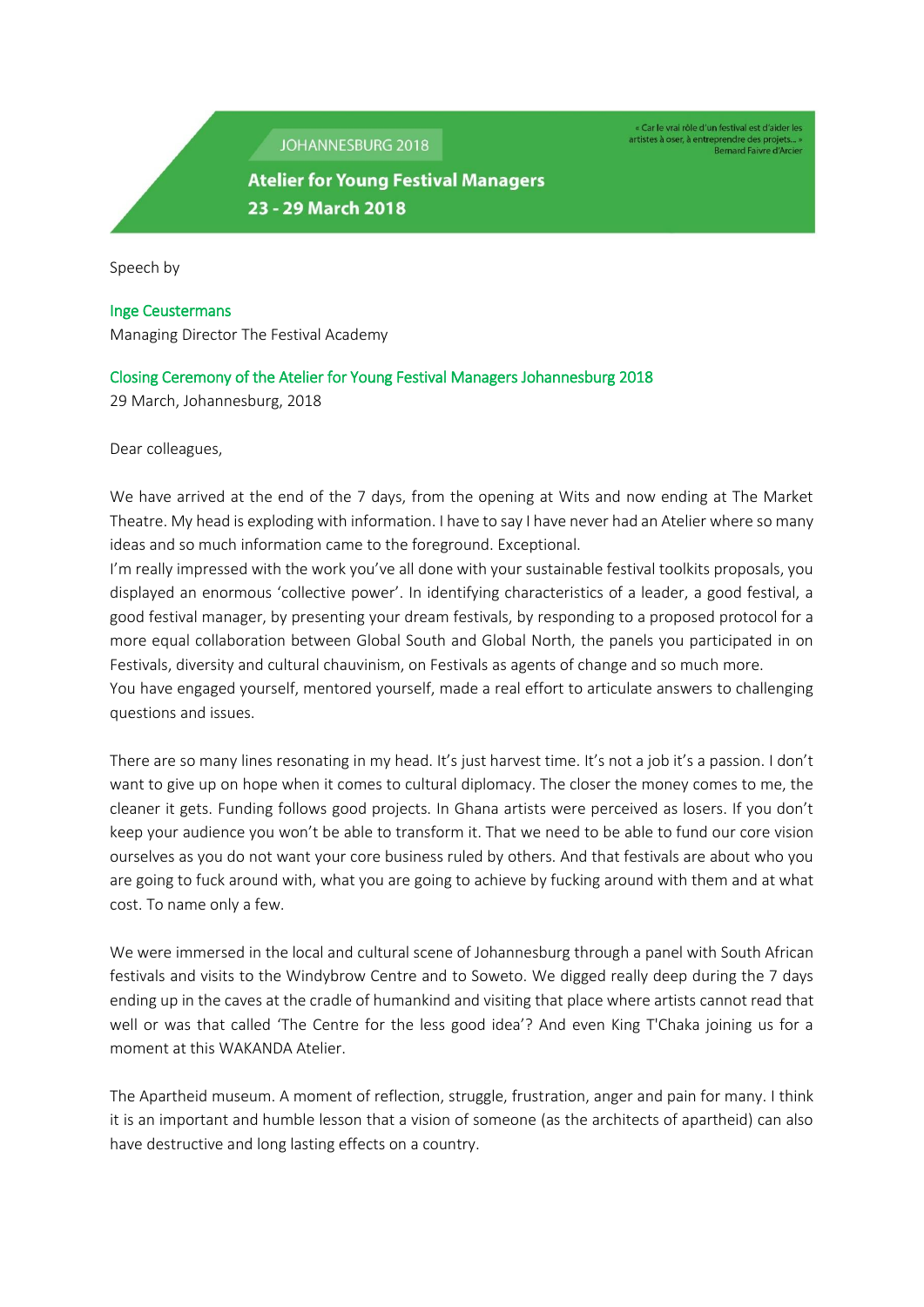It was intense. I heard from you this afternoon that the Atelier impacted in several ways: Faith in people again and in arts, not to feel alone, networking, new ideas and perspectives, public speaking practice, feeling stronger after the 7 days, inspiration etc. And the concrete outcomes: the toolkits you made which can be shared with a broader global festival community, potential collaborations to be explored between you and the ideas that have been generated: to copy a festival of homes in other places, to organise a film festival for shooting films instead of showing films, to open a travel agency if you are a destination festival etc. And the ongoing conversation about the importance of your vision, an idea, and the implementation of it.

I want to look back for a moment. 2 years ago, when the Atelier celebrated its 10th birthday, we did a retreat, an evaluation moment with mentors and alumni coming from the different Ateliers to evaluate the past 10 years and Ateliers. Out of this evaluation we distilled 10 action points and I want to highlight them for a moment.

- Mentors: diversify geographically (GN/GS), social background, age, scale festival and to involve alumni as speakers.
- Participants: diversity with focus on people with less access in terms of financing: research scholarships, foundations for participants' support
- Rework the dramaturgy and facilitation of the Atelier involve certain techniques, to encourage decision making, to have everyone speak equally
- Papers Rework the paper concept. One on one feedback on the proposals.
- Develop the alumni network funding as a catalyzer for global collaborations.
- Develop the knowledge centre
- Improve the communication to mentors/ participants/ the outside world Branding/own image/ to reflect global image of the organization
- Fundraising Fundraise for The Festival Academy to allow it to be financially independent (EU, cultural institutes, foundations, embassies, including alternative fundraising). Research on certain foundations/ scholarships for participants (with a focus on regions with less access to the programme)
- Quality in all: Make sure the high standards which were set at the start of the programme are being obtained in each edition on all levels (mentors, participants, dramaturgy, location, organisation, accommodation, venue etc. etc.)

## Management and long-term development of the organisation

Diversify the board and the GA of The Festival Academy (balance gender, race, age, geographical representation …)

Professionalise the general working (communication, team, finances, long term activity plan etc.) A start has been made with implementing this vision and action points and will be continued in the next years, and we still need to find out if it's sustainable. As many of you mentioned, the Atelier is like a festival, the toolkit will be useful to me as well. I will definitely use the protocol next time I start a collaboration with the Global South. It's been great to see many of these action points become reality in this Johannesburg Atelier. Carole said, it's just harvest time. It took time indeed, and we had to be patient at moments, taking each obstacle as a challenge to grow and expand through. And it goes on. It is only a beginning and so many new ideas have generated from this Atelier alone as the Festival WIKI, we will work on that together with Wits!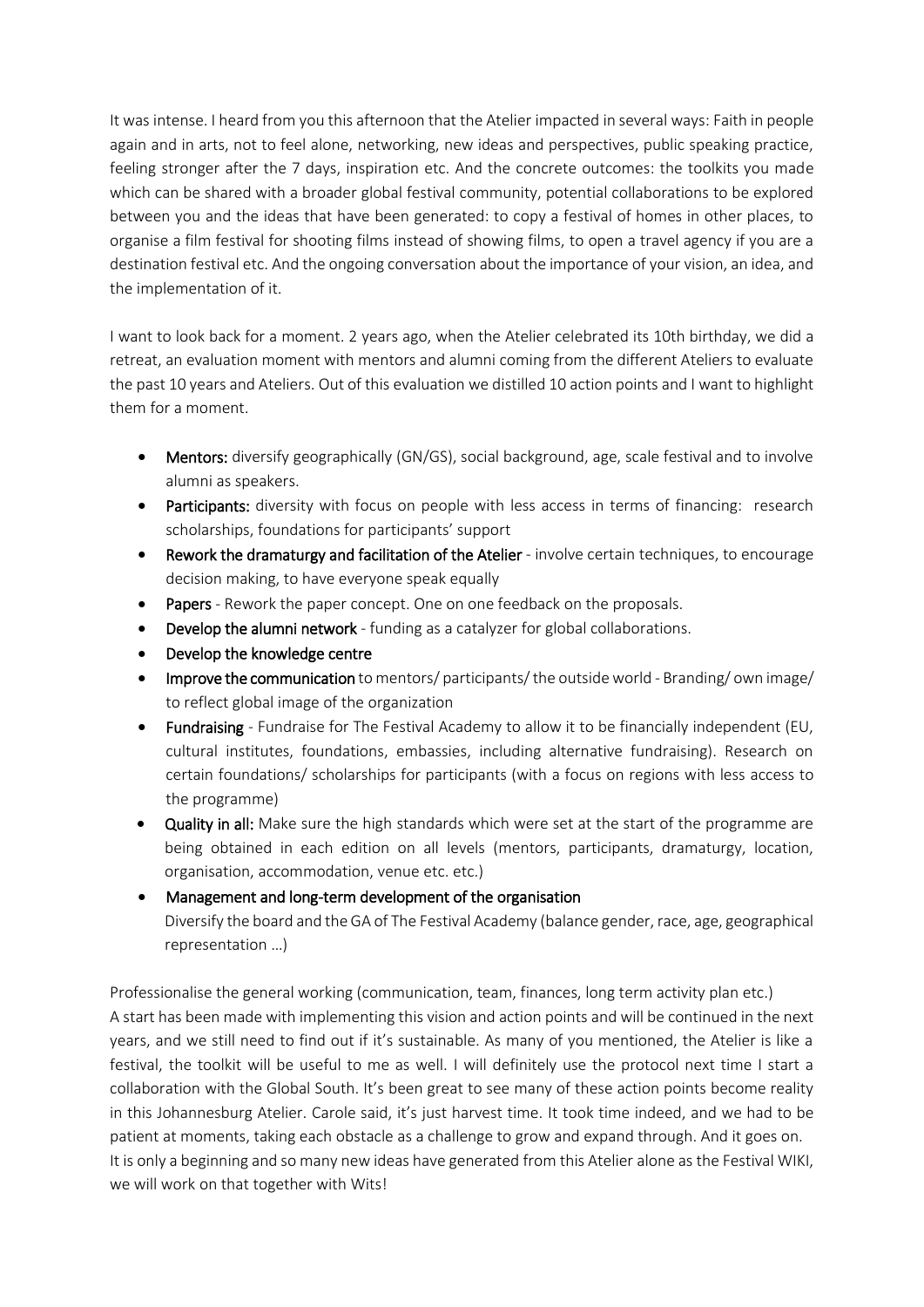As well as on the toolkit for sustainable festival managers which we will continue in the next Atelier in Goteborg, Sweden from 23-29 August 2018, it will be interesting to bring this perspective into a Global North context.

This first Atelier for Young Festival Managers run by The Festival Academy (initiative of the European Festivals Association) has been exceptional on many levels. First of all in the diversity of the group of 25 emerging festival managers coming from 13 countries, a wonderful group of people, you were all strong activist voices, with a majority of you coming from Africa which has influenced the dialogues greatly and the perspective of what sustainable festivals can be, relied to the conditions of a country, a nation and within the global context of today where nations' or continents' challenges are globally interrelated. Tough questions have been put on the table and issues have been addressed directly and I'm sure you will go back home transformed which will affect your festivals and the work you're doing in your communities.

Finally the way the programme was designed really put the issues and visions of today's festival managers forward with the international mentors guiding them towards re-imagining, or transforming their projects to a next level. Special thanks to Mike van Graan for designing this, what one of you called this afternoon 'an expertly designed and executed programme'. And for Brett Pyper and the Market Theatre's input in this. Thank you especially for the clear and open, generous, ethical and gentle facilitation during the 7 days. As someone said 'thank you for not leaving any stone unturned' for 'uncovering things which we took for granted for too long and in such a way you can apply it to your own context' or simply 'you could not escape from Mike' as it was also unescapable to tackle difficult issues and questions. I think you have an extraordinary talent in guiding people to become aware of the sometimes less obvious choice or perspective and of the complexity and ambiguity of many issues festivals are dealing with in realizing their vision and programming as ethics, audience and community involvement, branding, funding etc.

Mentors also thank you for your engagement, involvement and participation. Your essential support in guiding the dream festivals. For those wo are here still tonight Carole, for your encouragement and inspiration, you arrived and jumped in immediately, Mantse with your 'priceless infectious aura', Brett who someone described as 'Mike provoked us and you made us understand the principle behind many of the issues'. Thanks to those who left, Carmen Romero, Cristina Fuentes, Ismail Mahomed.

Special thanks to The Market theatre and Wits School of arts for partnering with us and for their respective teams with Yusrah, the Market Theatre technicians with Mtutu, Simphiwe, Hailey, the photographers, the ushers, the drivers. And from the Wits School of Arts, Kingdom, all the students, the film crew, I would like to thank very much The Festival Academy team with Laure and Séphora; Well done! Give all of them a big applause!

Thank you also to the founders of the project. We would not be sitting here today if they did not have the courage to realise their vision at the time. I'm honoured to be able to run and continue developing the Atelier for which they had the courage and belief to start it up in 2006 and The Festival Academy which resulted from that. Special thanks to Kathrin Deventer, Secretary General of EFA, the EFA board with Jan Briers and the Academy board with Darko Brlek, thank you for joining us here, for your trust and support.